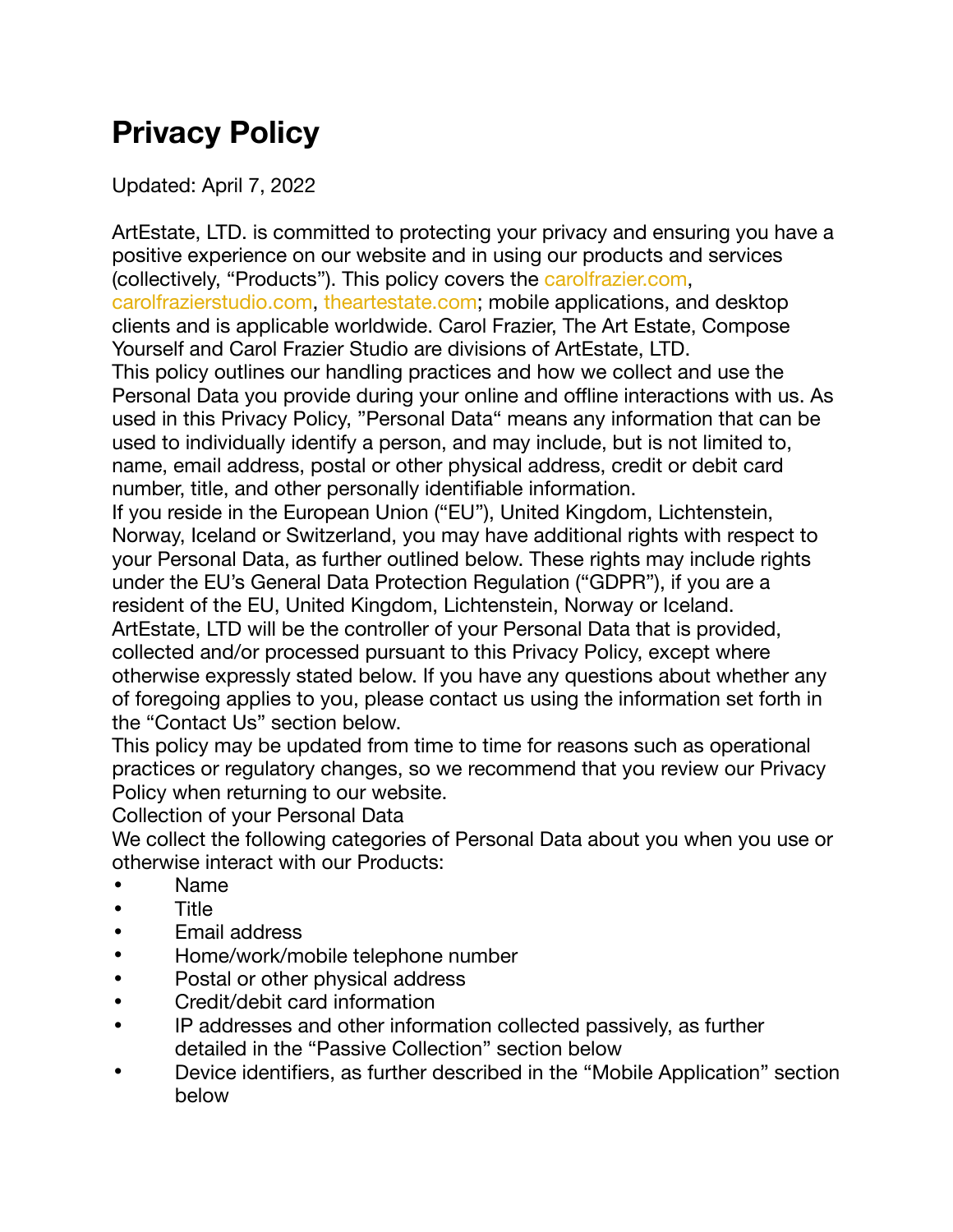We collect and/or process your Personal Data in connection with the below activities related to our Products:

- Account registration
- Use of certain Product features
- Generating reports based on information collected from use of our **Products**
- Requesting service and support for our Products and providing such support
- Placing transactions or orders
- Registering to attend a seminar or webinar
- Participating in an online survey
- Billing and collecting payments for our Products
- Participating in discussion groups or forums
- Registering for newsletter subscriptions
- Customizing the advertising and content you see

Processing of your Personal Data

We will use your Personal Data only in accordance with our Privacy Policy. If you do not wish us to continue using your Personal Data in this manner, you can request that your account be deactivated by contacting us as specified in the "Contact Us" section.

We will only process your Personal Data if we have a lawful basis for doing so. Lawful bases for processing include consent, contractual necessity (i.e. processing that is necessary for the performance of a contract with you, such as your terms of agreement with us that allows us to provide you with the Products) and our "legitimate interests" or the legitimate interest of others (e.g. our users) such as:

- Personalizing, improving or operating our Products and business
- Better understanding your needs and interests
- Fulfilling requests you make related to the Products
- Providing you with information and offers from us or third parties
- Complying with our legal obligations, resolving disputes with users, enforcing our agreements
- Protecting, investigating and deterring against fraudulent, harmful, unauthorized or illegal activity

We process Personal Data for purposes such as:

- To process your orders and deliver the Products that you have ordered
- To provide reports based on information collected from use of our **Products**
- To keep you up to date on the latest Product announcements, updates, upgrades, system enhancements, special offers, and other information
- To provide support and assistance for our Products
- To provide the ability to create personal profile areas and view protected content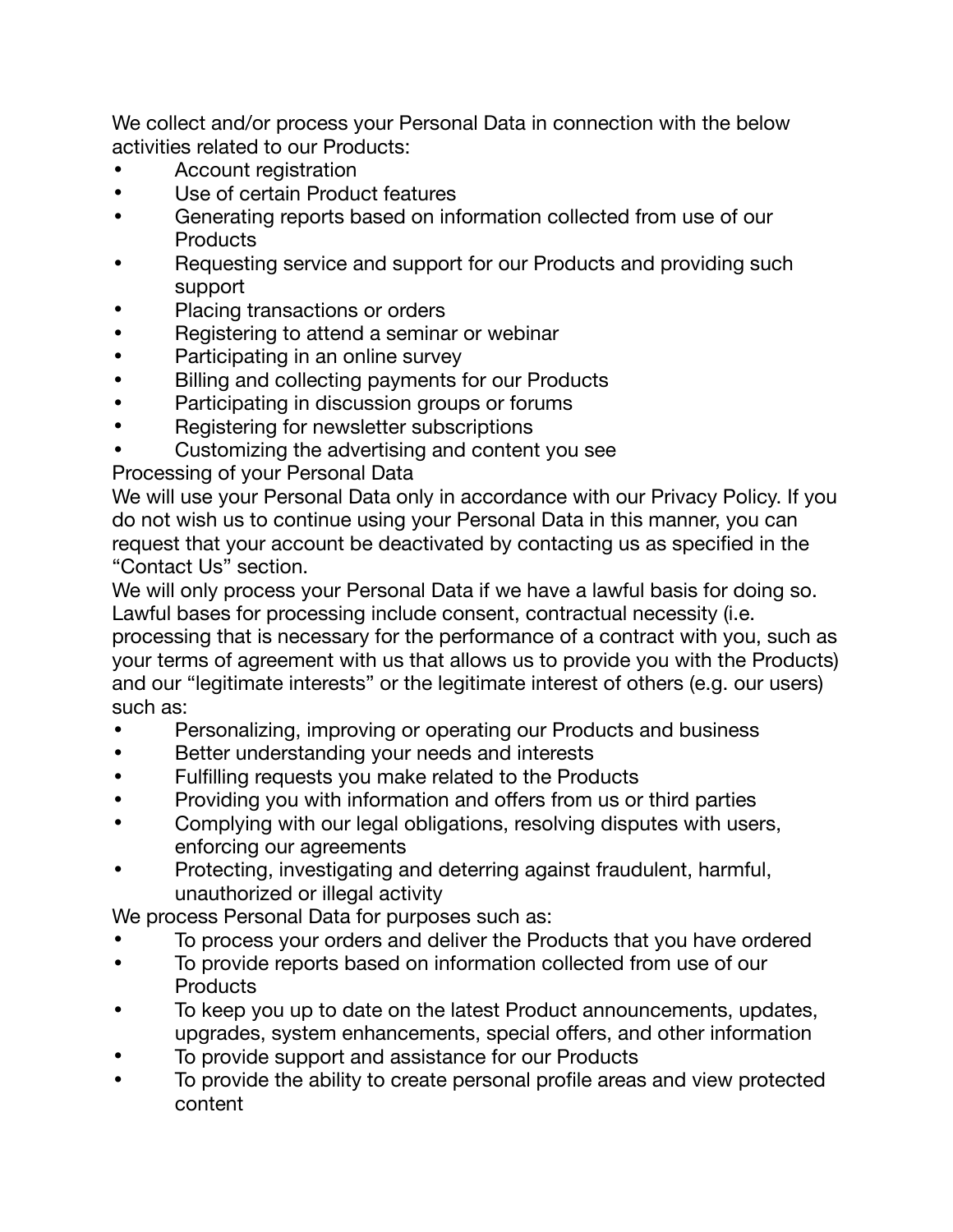- To provide the ability to contact you and provide you with shipping and billing information
- To provide customer feedback and support
- To provide and administer contests or other marketing or promotional activities.
- To the extent you choose to participate, to conduct questionnaires and surveys in order to provide better products and services to our customers and end users
- To personalize marketing communications and website content based on your preferences, such as in response to your request for specific information on products and services that may be of interest
- To contact individuals that you refer to us and identify you as the source of the referral, in accordance with the "Referral" section below
- To meet contract or legal obligations

# **Referrals**

If you choose to refer a friend about our products, you represent that you have their consent to provide us your friend's name and email address. We will automatically send your friend a one-time email inviting him or her to visit the website. Unless we are authorized by your friend, we will only use your friend's name and email address for the purposes of sending this one-time email. **Choice** 

You can choose whether to provide Personal Data to ArtEstate, LTD, Inc, but note that you may be unable to access certain options, offers, and services if they require Personal Data that you have not provided. You can sign-up, and therefore consent, to receive email or newsletter communications from us. If you would like to discontinue receiving these communications, you can update your preferences by using the "Unsubscribe" link found in such emails or by contacting us using the information in the "Contact Us" section of this policy. Data Subject Rights

You have certain rights with respect to your Personal Data as set forth below. Please note that in some circumstances, we may not be able to fully comply with your requests, or we may ask you to provide us with additional information in connection with your request, which may be Personal Data, for example, if we need to verify your identity or the nature of your request. In such situations, however, we will still respond to let you know of our decision.

To make any of the following requests, contact us using the contact details referred to in the "Contact Us" section of this policy.

- Access: You can request more information about the Personal Data we hold about you. You can also request a copy of the Personal Data.
- Rectification: If you believe that any Personal Data we are holding about you is incorrect or incomplete, you can request that we correct or supplement such data. You can also correct some of this information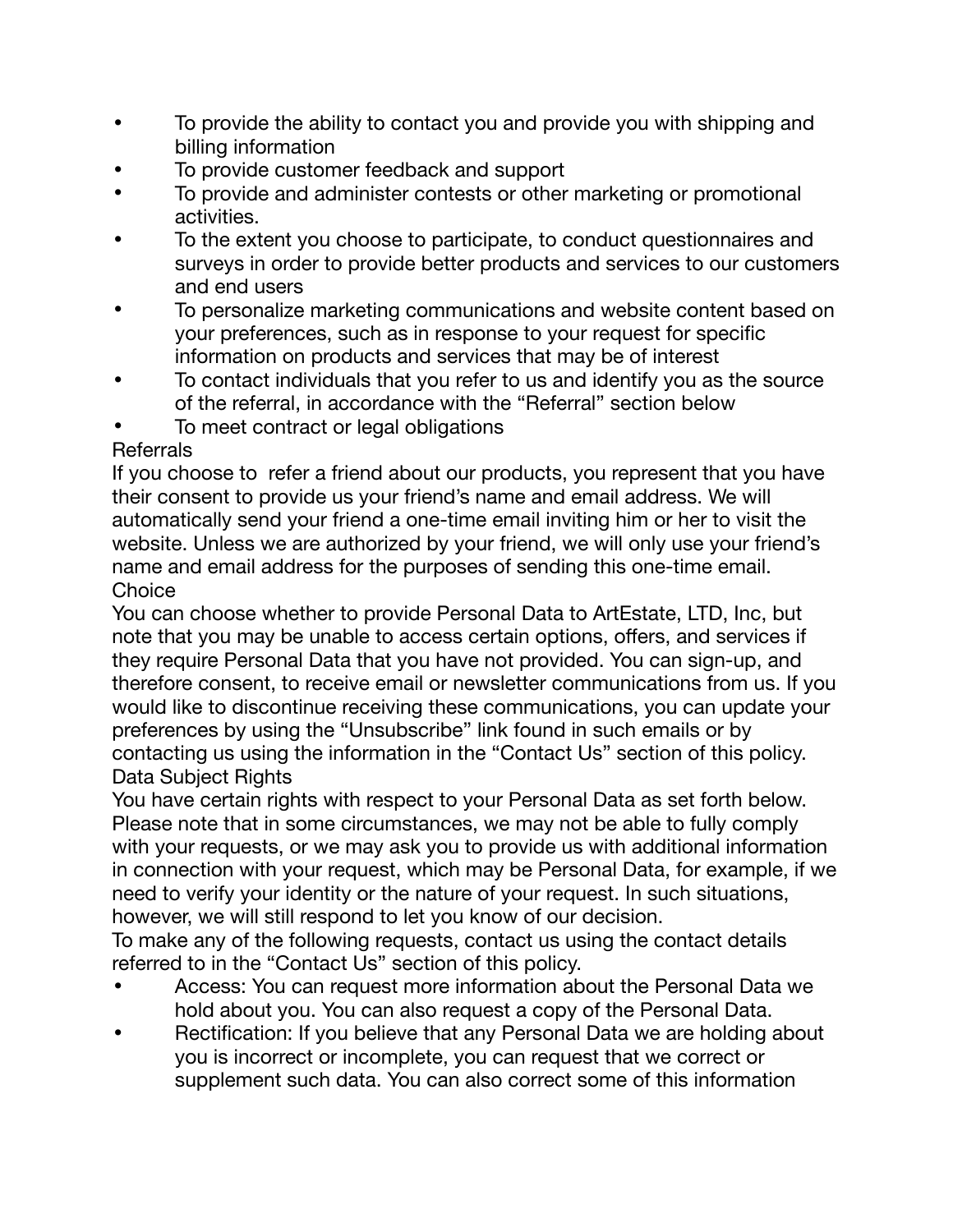directly by logging into your membership account. Please contact us as soon as possible upon noticing any such inaccuracy or incompleteness.

- Objection: You can contact us to let us know that you object to the collection or use of your Personal Data for certain purposes.
- Erasure: You can request that we erase some or all of your Personal Data from our systems.
- Restriction of Processing: You can ask us to restrict further processing of your Personal Data.
- Portability: You have the right to ask for a copy of your Personal Data in a machine-readable format. You can also request that we transmit the data to another entity where technically feasible.
- Withdrawal of Consent: If we are processing your Personal Data based on your consent (as indicated at the time of collection of such data), you have the right to withdraw your consent at any time. Please note, however, that if you exercise this right, you may have to then provide express consent on a case-by-case basis for the use or disclosure of certain of your Personal Data, if such use or disclosure is necessary to enable you to utilize some or all of our Products.
- Right to File Complaint: You have the right to lodge a complaint about ArtEstate LTD., practices with respect to your Personal Data with the supervisory authority of your country or EU Member State.

#### Data Retention

How long we retain your Personal Data depends on the type of data and the purpose for which we process the data.

## Passive Collection

ArtEstate, LTD. automatically collect some information about you when you use our Products, using methods such as cookies and tracking technologies (further described below). Information automatically collected includes Internet protocol (IP) addresses, browser type, Internet service provider (ISP), referring/exit pages, the files viewed on our site (e.g., HTML pages, graphics, etc.), operating system, date/time stamp, and/or clickstream data to analyze trends in the aggregate and administer the website and/or Products.

In addition, when you use some of our Products, network information is transmitted back to us such as Product usage information. This information is transmitted back to us so we can determine how users are interacting with our Products, to assist us with improving our Products, and to correct any problems that may occur.

## Cookies and Tracking Technologies

ArtEstate, LTD. and our partners use cookies or similar technologies to analyze trends, administer the website, track users' movements around the website, and gather information about our user base. Users can control the use of cookies at the individual browser level. For more information regarding cookies or similar technologies, please review our cookie policy.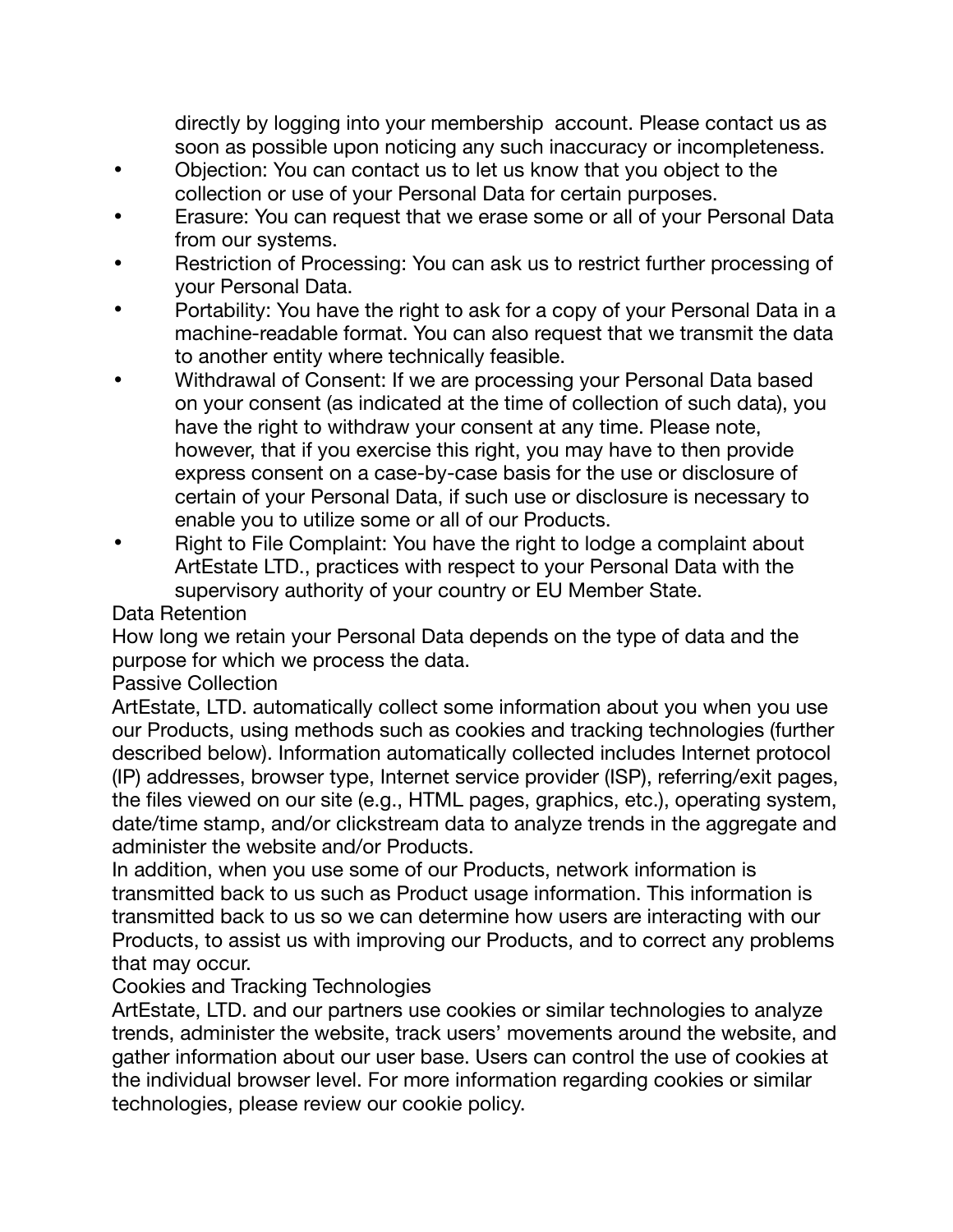## Mobile Application

When you download and use our Products, we automatically collect information on the type of device you use, operating system version, and the device identifier (or "UDID"). We send you push notifications from time-to-time in order to update you about any events or promotions that we may be running. If you no longer wish to receive these types of communications, you can turn them off at the device level. To ensure you receive proper notifications, we will need to collect certain information about your device such as operating system and user identification information.

## **Geolocation**

We collect information about where you are located. If you do not wish to allow us to share your information in this manner please opt-out by contacting us at [carolfrazier@carolfrazier.com](mailto:carolfrazier@carolfrazier.com).

## Sharing your Personal Data

We do not sell or rent your Personal Data to third parties for marketing purposes.

We share Personal Data within ArtEstate, LTD. for purposes of data processing or storage such as WIX, and Kajabi and other third party platforms.

We also share Personal Data with business partners, service vendors and/or authorized third-party agents or contractors in order to provide requested Products or transactions, including processing orders, processing credit card transactions, hosting websites, hosting event and seminar registration and providing customer support. Product or transaction.providing customer support. In some cases we may choose to buy or sell assets. In these types of transactions, user information is typically one of the transferred business assets. Moreover, if we, or substantially all of our assets, where acquired, or if we go out of business or enter bankruptcy, user information would be one of the assets that is transferred or acquired by a third party. You acknowledge that such transfers may occur, and that any acquirer of us or our assets may continue to use your Personal Data as set forth in this policy. As required by law, we may respond to subpoenas, court orders, or similar legal process by disclosing your Personal Data and other related information, if necessary. We also may use Personal Data and other related information to establish or exercise our legal rights or defend against legal claims.

We collect and possibly share Personal Data and any other additional information available to us in order to investigate, prevent, or take action regarding illegal activities, suspected fraud, situations involving potential threats to the physical safety of any person, violations of ArtEstate, LTD terms of service, or as otherwise required by law.

While navigating ArtEstate, LTD's websites or products, you may be directed to content or functionality that is hosted by a third-party. When information is collected on behalf of ArtEstate, LTD exclusively, ArtEstate, LTD's Privacy Policy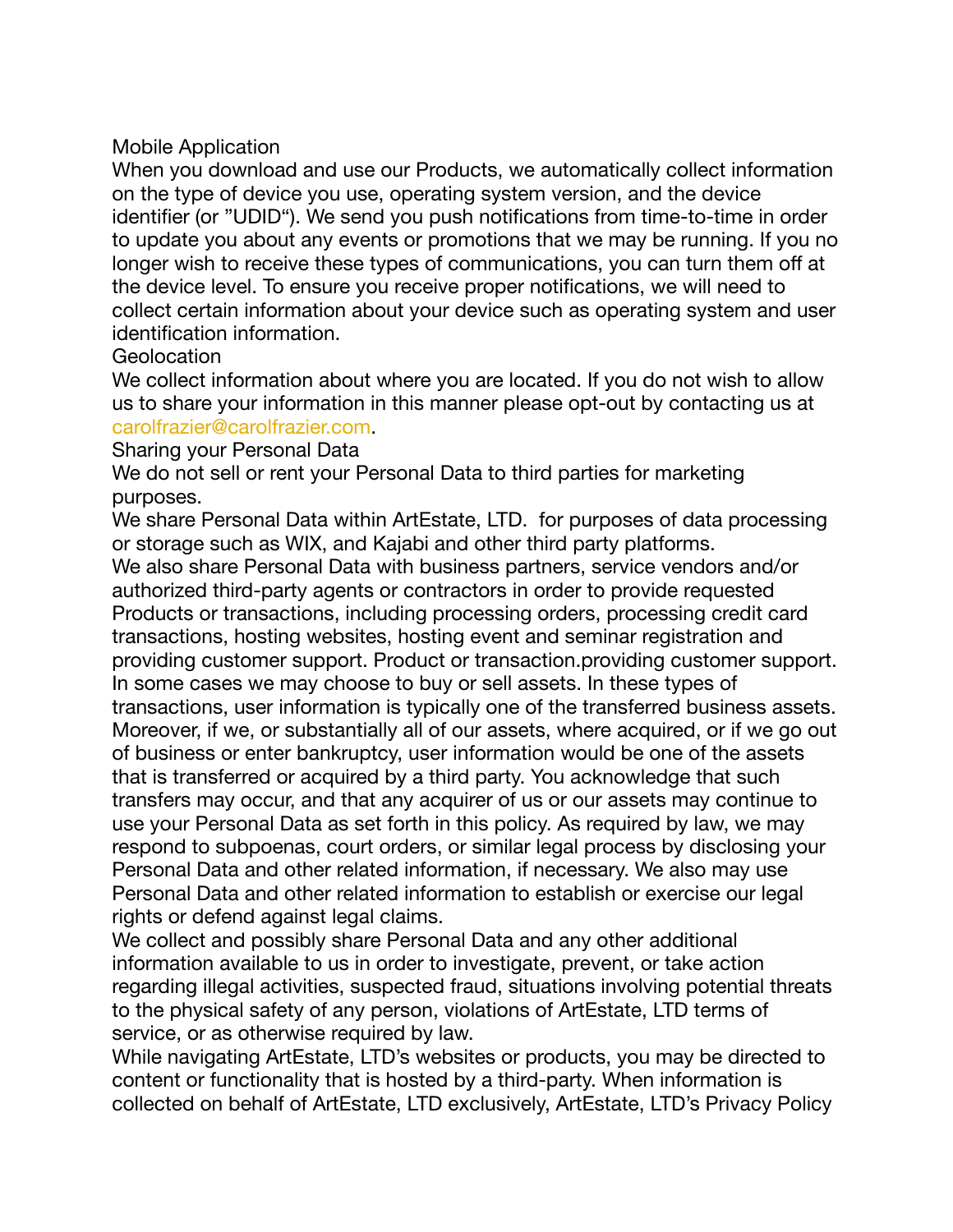will be referenced and will govern how your information is used. For other, non ArtEstate, LTD sites or services, the site/service owner's privacy policy will be referenced. You should review such third party's privacy and security policies prior to use.

# Security of your Personal Data

ArtEstate, LTD. is committed to protecting the Personal Data you share with us. We utilize a combination of industry-standard security technologies, procedures, and organizational measures to help protect your Personal Data from unauthorized access, use or disclosure. When we transfer credit card information over the Internet, we protect it using Secure Sockets Layer (SSL) encryption technology.

We recommend you take every precaution in protecting your Personal Data when you are on the Internet. For example, change your passwords often, use a combination of letters and numbers when creating passwords, and make sure you use a secure browser. If you have any questions about the security of your Personal Data, you can contact us.

Linked websites and third party services

Our websites and services may provide links to other third-party websites and services which are outside our control and not covered by this policy. We encourage you to review the privacy policies posted on these (and all) sites you visit or services you use.

Transfer and Storage of Personal Data

Our Products are hosted and operated in the United States ("U.S.") through ArtEstate,LTD and its service providers. We may transfer your Personal Data to the U.S. or to third parties acting on our behalf for the purposes of processing or storage. By using any of our Products or providing any Personal Data for any of the purposes stated above, you consent to the transfer and storage of your Personal Data, whether provided by you or obtained through a third party, to the U.S. as set forth herein, including the hosting of such Personal Data on U.S. servers.

If you have an unresolved privacy or data use concern that we have not addressed satisfactorily, please contact

Contact us

To address your individual rights or if you have any privacy-related questions or comments related to this privacy policy, please send an email to us at carolfrazier@carolfrazier.com. You can also contact us by writing to this address: ArtEstate, LTD

1540 Main Street, Unit 218 #249, Windsor, CO. 80550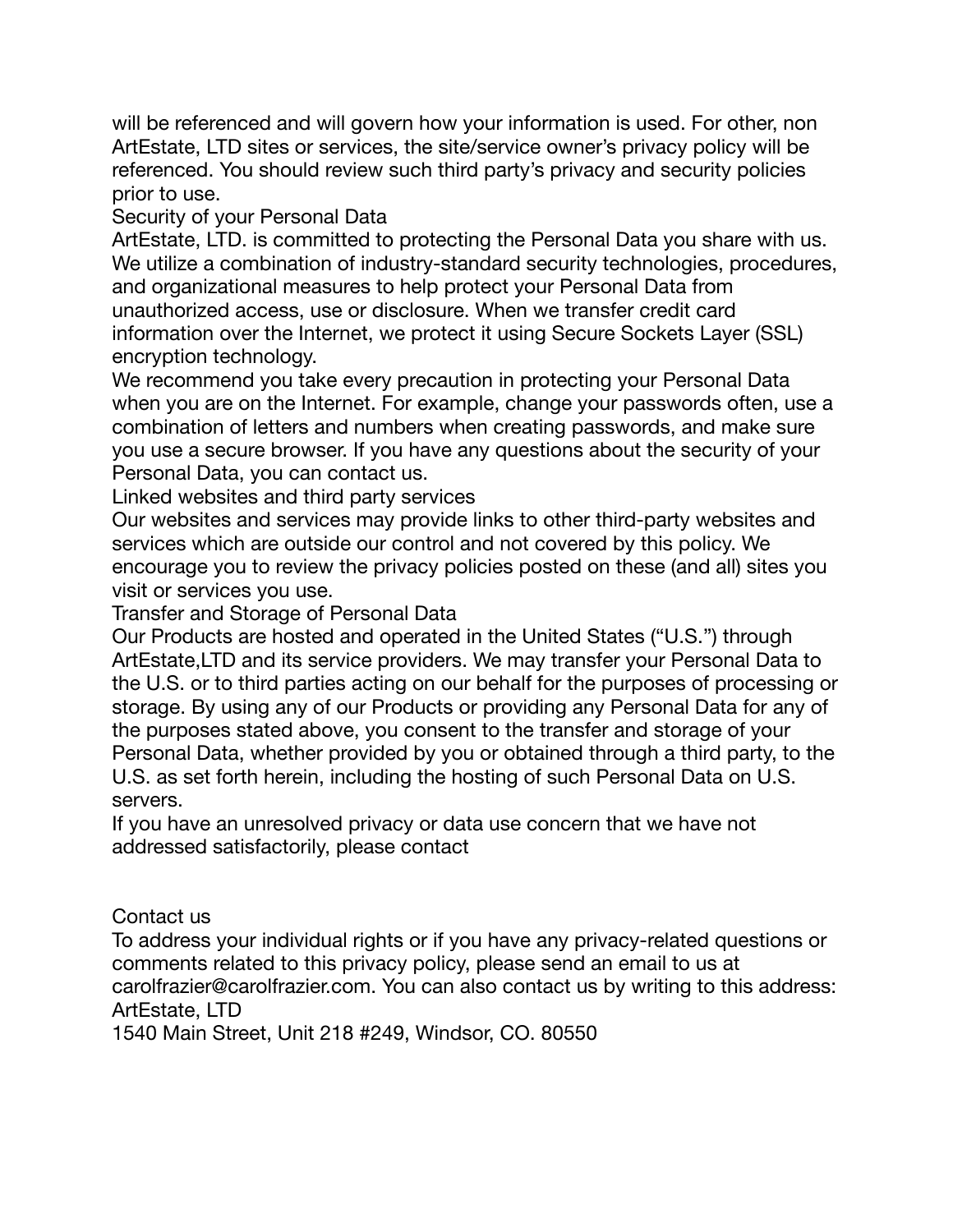#### **GENERAL**

This website (the "Site") is owned and operated by ArtEstate, LTD. By using the Site, you agree to be bound by these Terms of Service and to use the Site in accordance with these Terms of Service, our Privacy Policy and any additional terms and conditions that may apply to specific sections of the Site or to products and services available through the Site or from COMPANY ( known as ArtEstate, LTD ) . Accessing the Site, in any manner, whether automated or otherwise, constitutes use of the Site and your agreement to be bound by these Terms of Service.

We reserve the right to change these Terms of Service or to impose new conditions on use of the Site, from time to time, in which case we will post the revised Terms of Service on this website. By continuing to use the Site after we post any such changes, you accept the Terms of Service, as modified. INTELLECTUAL PROPERTY RIGHTS

Our Limited License to You. This Site and all the materials available on the Site are the property of us and/or our affiliates or licensors, and are protected by copyright, trademark, and other intellectual property laws. The Site is provided solely for your personal noncommercial use. You may not use the Site or the materials available on the Site in a manner that constitutes an infringement of our rights or that has not been authorized by us. More specifically, unless explicitly authorized in these Terms of Service or by the owner of the materials, you may not modify, copy, reproduce, republish, upload, post, transmit, translate, sell, create derivative works, exploit, or distribute in any manner or medium (including by email or other electronic means) any material from the Site. You may, however, from time to time, download and/or print one copy of individual pages of the Site for your personal, non-commercial use, provided that you keep intact all copyright and other proprietary notices.

Your License to Us. By posting or submitting any material (including, without limitation, comments, blog entries, photos and videos) to us via the Site, you are representing: (i) that you are the owner of the material, or are making your posting or submission with the express consent of the owner of the material; and (ii) that you are thirteen years of age or older. In addition, when you submit or post any material, you are granting us, and anyone authorized by us, a royalty-free, perpetual, irrevocable, non-exclusive, unrestricted, worldwide license to use, copy, modify, transmit, sell, exploit, create derivative works from, distribute, and/or publicly perform or display such material, in whole or in part, in any manner or medium, now known or hereafter developed, for any purpose. The foregoing grant shall include the right to exploit any proprietary rights in such posting or submission, including, but not limited to, rights under copyright, trademark, service mark or patent laws under any relevant jurisdiction. Also, in connection with the exercise of such rights, you grant us, and anyone authorized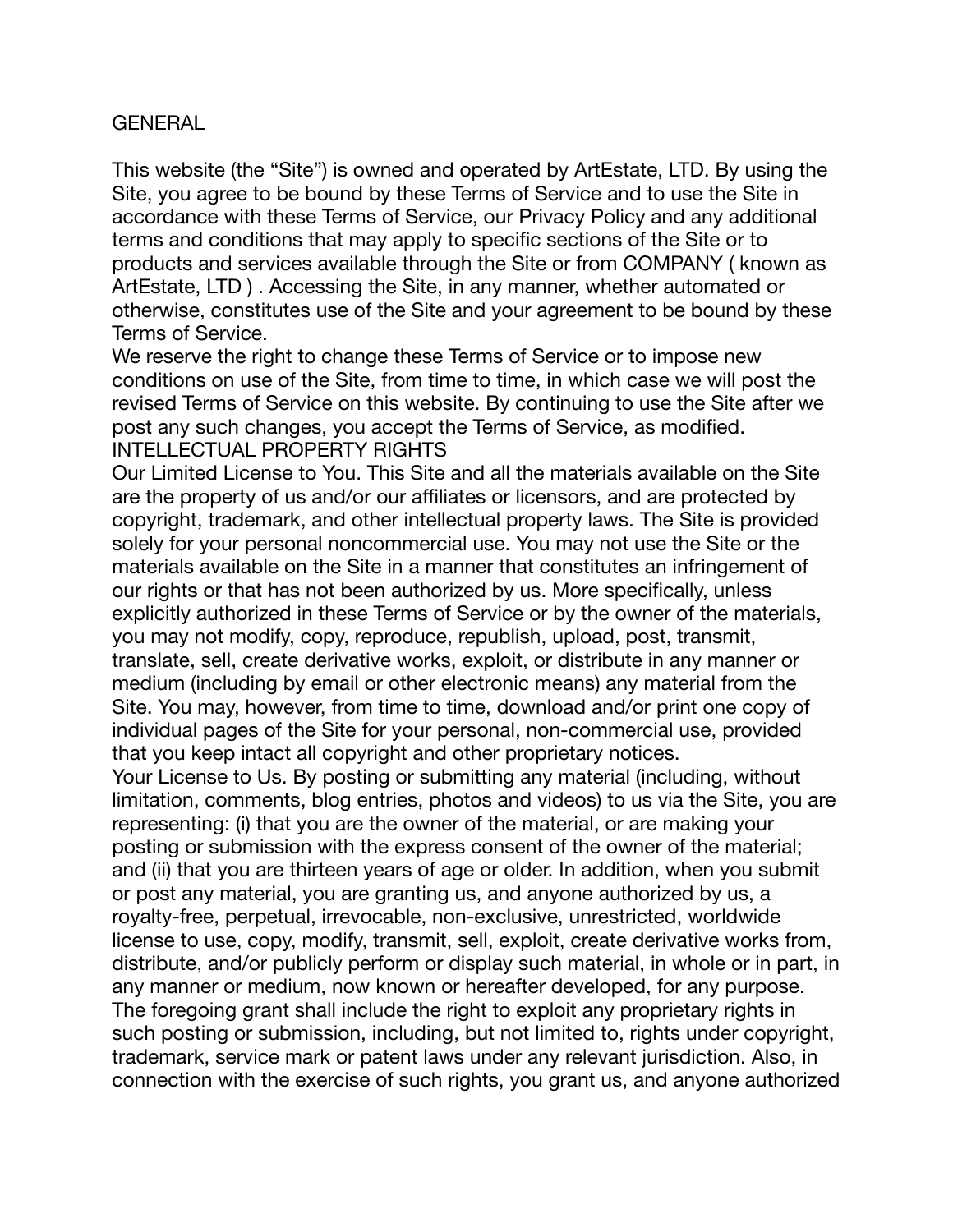by us, the right to identify you as the author of any of your postings or submissions by name, email address or screen name, as we deem appropriate. You acknowledge and agree that any contributions originally created by you for us shall be deemed a "work made for hire" when the work performed is within the scope of the definition of a work made for hire in Section 101 of the United States Copyright Law, as amended. As such, the copyrights in those works shall belong to COMPANY from their creation. Thus, COMPANY shall be deemed the author and exclusive owner thereof and shall have the right to exploit any or all of the results and proceeds in any and all media, now known or hereafter devised, throughout the universe, in perpetuity, in all languages, as COMPANY determines. In the event that any of the results and proceeds of your submissions hereunder are not deemed a "work made for hire" under Section 101 of the Copyright Act, as amended, you hereby, without additional compensation, irrevocably assign, convey and transfer to COMPANY all proprietary rights, including without limitation, all copyrights and trademarks throughout the universe, in perpetuity in every medium, whether now known or hereafter devised, to such material and any and all right, title and interest in and to all such proprietary rights in every medium, whether now known or hereafter devised, throughout the universe, in perpetuity. Any posted material which are reproductions of prior works by you shall be co-owned by us.

You acknowledge that COMPANY has the right but not the obligation to use and display any postings or contributions of any kind and that COMPANY may elect to cease the use and display of any such materials (or any portion thereof), at any time for any reason whatsoever.

Limitations on Linking and Framing. You may establish a hypertext link to the Site so long as the link does not state or imply any sponsorship of your site by us or by the Site. However, you may not, without our prior written permission, frame or inline link any of the content of the Site, or incorporate into another website or other service any of our material, content or intellectual property. **DISCLAIMERS** 

Throughout the Site, we may provide links and pointers to Internet sites maintained by third parties. Our linking to such third-party sites does not imply an endorsement or sponsorship of such sites, or the information, products or services offered on or through the sites. In addition, neither we nor affiliates operate or control in any respect any information, products or services that third parties may provide on or through the Site or on websites linked to by us on the Site.

If applicable, any opinions, advice, statements, services, offers, or other information or content expressed or made available by third parties, including information providers, are those of the respective authors or distributors, and not COMPANY. Neither COMPANY nor any third-party provider of information guarantees the accuracy, completeness, or usefulness of any content. Furthermore, COMPANY neither endorses nor is responsible for the accuracy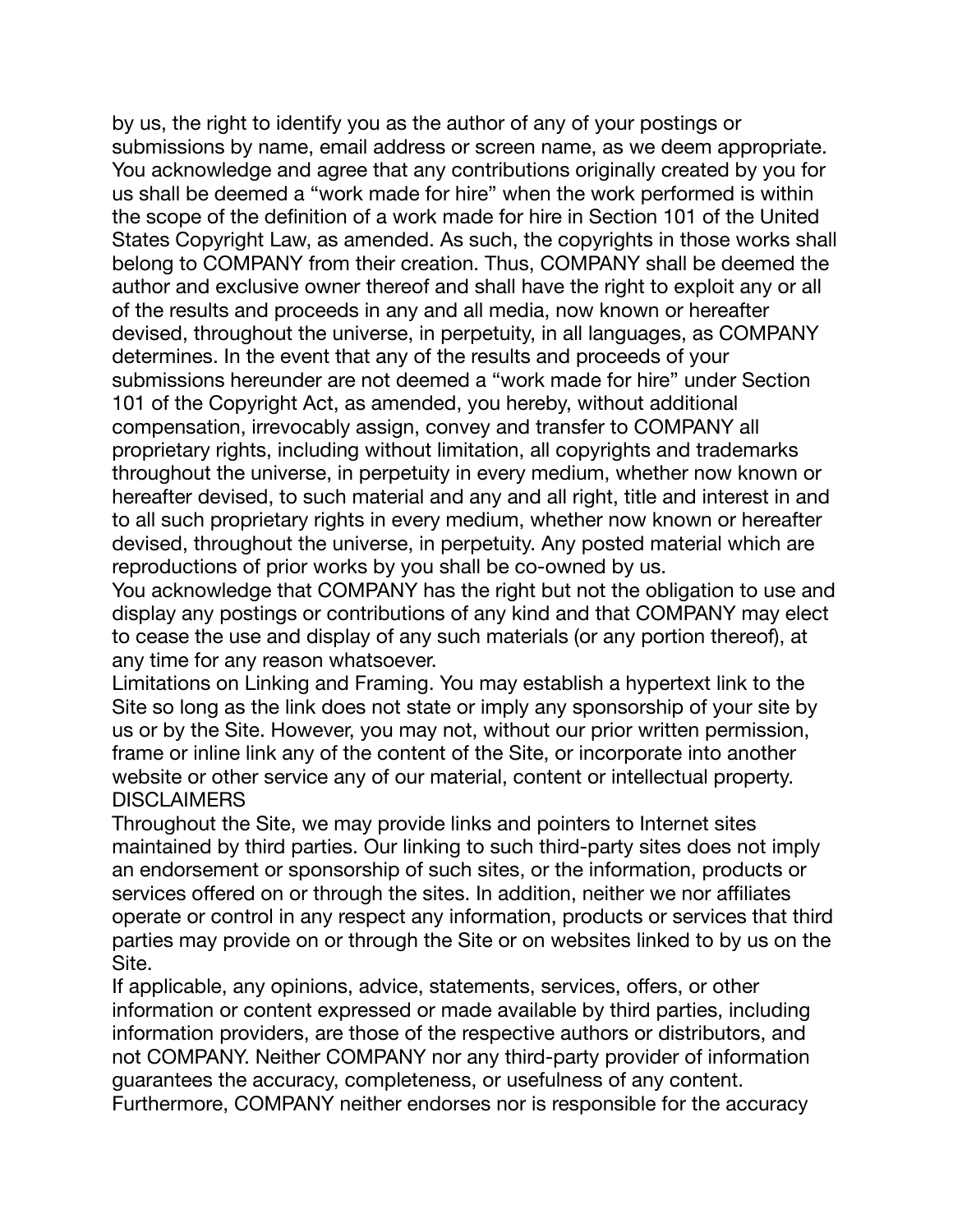and reliability of any opinion, advice, or statement made on any of the Sites by anyone other than an authorized COMPANY representative while acting in his/ her official capacity.

THE INFORMATION, PRODUCTS AND SERVICES OFFERED ON OR THROUGH THE SITE AND BY COMPANY AND ANY THIRD-PARTY SITES ARE PROVIDED "AS IS" AND WITHOUT WARRANTIES OF ANY KIND EITHER EXPRESS OR IMPLIED. TO THE FULLEST EXTENT PERMISSIBLE PURSUANT TO APPLICABLE LAW, WE DISCLAIM ALL WARRANTIES, EXPRESS OR IMPLIED, INCLUDING, BUT NOT LIMITED TO, IMPLIED WARRANTIES OF MERCHANTABILITY AND FITNESS FOR A PARTICULAR PURPOSE. WE DO NOT WARRANT THAT THE SITE OR ANY OF ITS FUNCTIONS WILL BE UNINTERRUPTED OR ERROR-FREE, THAT DEFECTS WILL BE CORRECTED, OR THAT ANY PART OF THIS SITE, INCLUDING BULLETIN BOARDS, OR THE SERVERS THAT MAKE IT AVAILABLE, ARE FREE OF VIRUSES OR OTHER HARMFUL COMPONENTS.

WE DO NOT WARRANT OR MAKE ANY REPRESENTATIONS REGARDING THE USE OR THE RESULTS OF THE USE OF THE SITE OR MATERIALS ON THIS SITE OR ON THIRD-PARTY SITES IN TERMS OF THEIR CORRECTNESS, ACCURACY, TIMELINESS, RELIABILITY OR OTHERWISE.

You agree at all times to defend, indemnify and hold harmless COMPANY its affiliates, their successors, transferees, assignees and licensees and their respective parent and subsidiary companies, agents, associates, officers, directors, shareholders and employees of each from and against any and all claims, causes of action, damages, liabilities, costs and expenses, including legal fees and expenses, arising out of or related to your breach of any obligation, warranty, representation or covenant set forth herein. ONLINE COMMERCE

Certain sections of the Site may allow you to purchase many different types of products and services online that are provided by third parties. We are not responsible for the quality, accuracy, timeliness, reliability or any other aspect of these products and services. If you make a purchase from a merchant on the Site or on a site linked to by the Site, the information obtained during your visit to that merchant's online store or site, and the information that you give as part of the transaction, such as your credit card number and contact information, may be collected by both the merchant and us. A merchant may have privacy and data collection practices that are different from ours. We have no responsibility or liability for these independent policies. In addition, when you purchase products or services on or through the Site, you may be subject to additional terms and conditions that specifically apply to your purchase or use of such products or services. For more information regarding a merchant, its online store, its privacy policies, and/or any additional terms and conditions that may apply, visit that merchant's website and click on its information links or contact the merchant directly. You release us and our affiliates from any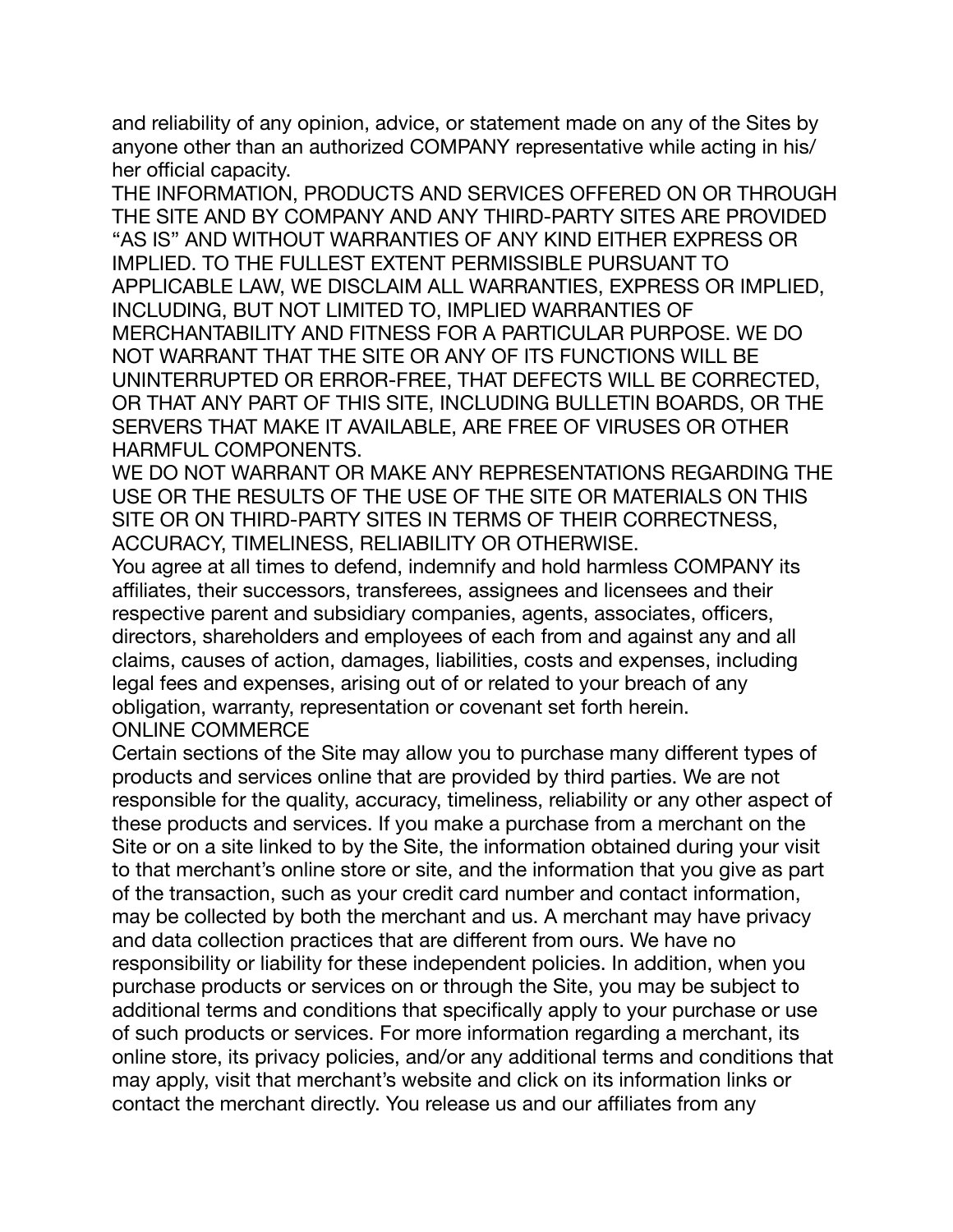damages that you incur, and agree not to assert any claims against us or them, arising from your purchase or use of any products or services made available by third parties through the Site.

Your participation, correspondence or business dealings with any third party found on or through our Site, regarding payment and delivery of specific goods and services, and any other terms, conditions, representations or warranties associated with such dealings, are solely between you and such third party. You agree that COMPANY shall not be responsible or liable for any loss, damage, or other matters of any sort incurred as the result of such dealings.

You agree to be financially responsible for all purchases made by you or someone acting on your behalf through the Site. You agree to use the Site and to purchase services or products through the Site for legitimate, noncommercial purposes only. You also agree not to make any purchases for speculative, false or fraudulent purposes or for the purpose of anticipating demand for a particular product or service. You agree to only purchase goods or services for yourself or for another person for whom you are legally permitted to do so. When making a purchase for a third party that requires you to submit the third party's personal information to us or a merchant, you represent that you have obtained the express consent of such third party to provide such third party's personal information.

## INTERACTIVE FEATURES

This Site may include a variety of features, such as bulletin boards, web logs, chat rooms, and email services, which allow feedback to us and real-time interaction between users, and other features which allow users to communicate with others. Responsibility for what is posted on bulletin boards, web logs, chat rooms, and other public posting areas on the Site, or sent via any email services on the Site, lies with each user – you alone are responsible for the material you post or send. We do not control the messages, information or files that you or others may provide through the Site. It is a condition of your use of the Site that you do not:

Restrict or inhibit any other user from using and enjoying the Site.

Use the Site to impersonate any person or entity, or falsely state or otherwise misrepresent your affiliation with a person or entity.

Interfere with or disrupt any servers or networks used to provide the Site or its features, or disobey any requirements, procedures, policies or regulations of the networks we use to provide the Site.

Use the Site to instigate or encourage others to commit illegal activities or cause injury or property damage to any person.

Gain unauthorized access to the Site, or any account, computer system, or network connected to this Site, by means such as hacking, password mining or other illicit means.

Obtain or attempt to obtain any materials or information through any means not intentionally made available through this Site.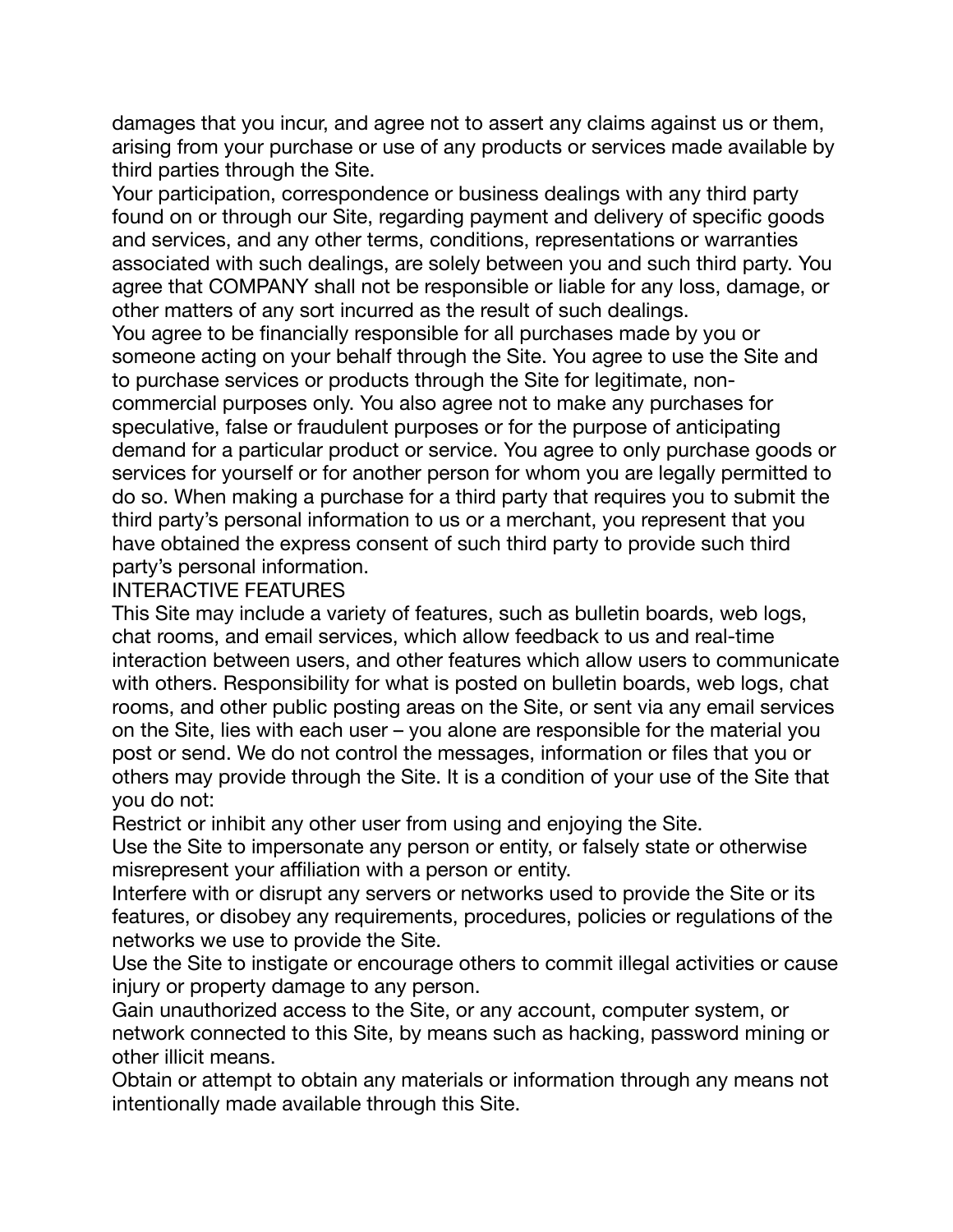Use the Site to post or transmit any unlawful, threatening, abusive, libelous, defamatory, obscene, vulgar, pornographic, profane or indecent information of any kind, including without limitation any transmissions constituting or encouraging conduct that would constitute a criminal offense, give rise to civil liability or otherwise violate any local, state, national or international law. Use the Site to post or transmit any information, software or other material that violates or infringes upon the rights of others, including material that is an invasion of privacy or publicity rights or that is protected by copyright, trademark or other proprietary right, or derivative works with respect thereto, without first obtaining permission from the owner or rights holder.

Use the Site to post or transmit any information, software or other material that contains a virus or other harmful component.

Use the Site to post, transmit or in any way exploit any information, software or other material for commercial purposes, or that contains advertising.

Use the Site to advertise or solicit to anyone to buy or sell products or services, or to make donations of any kind, without our express written approval.

Gather for marketing purposes any email addresses or other personal information that has been posted by other users of the Site.

COMPANY may host message boards, chats and other public forums on its Sites. Any user failing to comply with the terms and conditions of this Agreement may be expelled from and refused continued access to, the message boards, chats or other public forums in the future. COMPANY or its designated agents may remove or alter any user-created content at any time for any reason. Message boards, chats and other public forums are intended to serve as discussion centers for users and subscribers. Information and content posted within these public forums may be provided by COMPANY staff, COMPANY's outside contributors, or by users not connected with COMPANY, some of whom may employ anonymous user names. COMPANY expressly disclaims all responsibility and endorsement and makes no representation as to the validity of any opinion, advice, information or statement made or displayed in these forums by third parties, nor are we responsible for any errors or omissions in such postings, or for hyperlinks embedded in any messages. Under no circumstances will we, our affiliates, suppliers or agents be liable for any loss or damage caused by your reliance on information obtained through these forums. The opinions expressed in these forums are solely the opinions of the participants, and do not reflect the opinions of COMPANY or any of its subsidiaries or affiliates.

COMPANY has no obligation whatsoever to monitor any of the content or postings on the message boards, chat rooms or other public forums on the Sites. However, you acknowledge and agree that we have the absolute right to monitor the same at our sole discretion. In addition, we reserve the right to alter, edit, refuse to post or remove any postings or content, in whole or in part, for any reason and to disclose such materials and the circumstances surrounding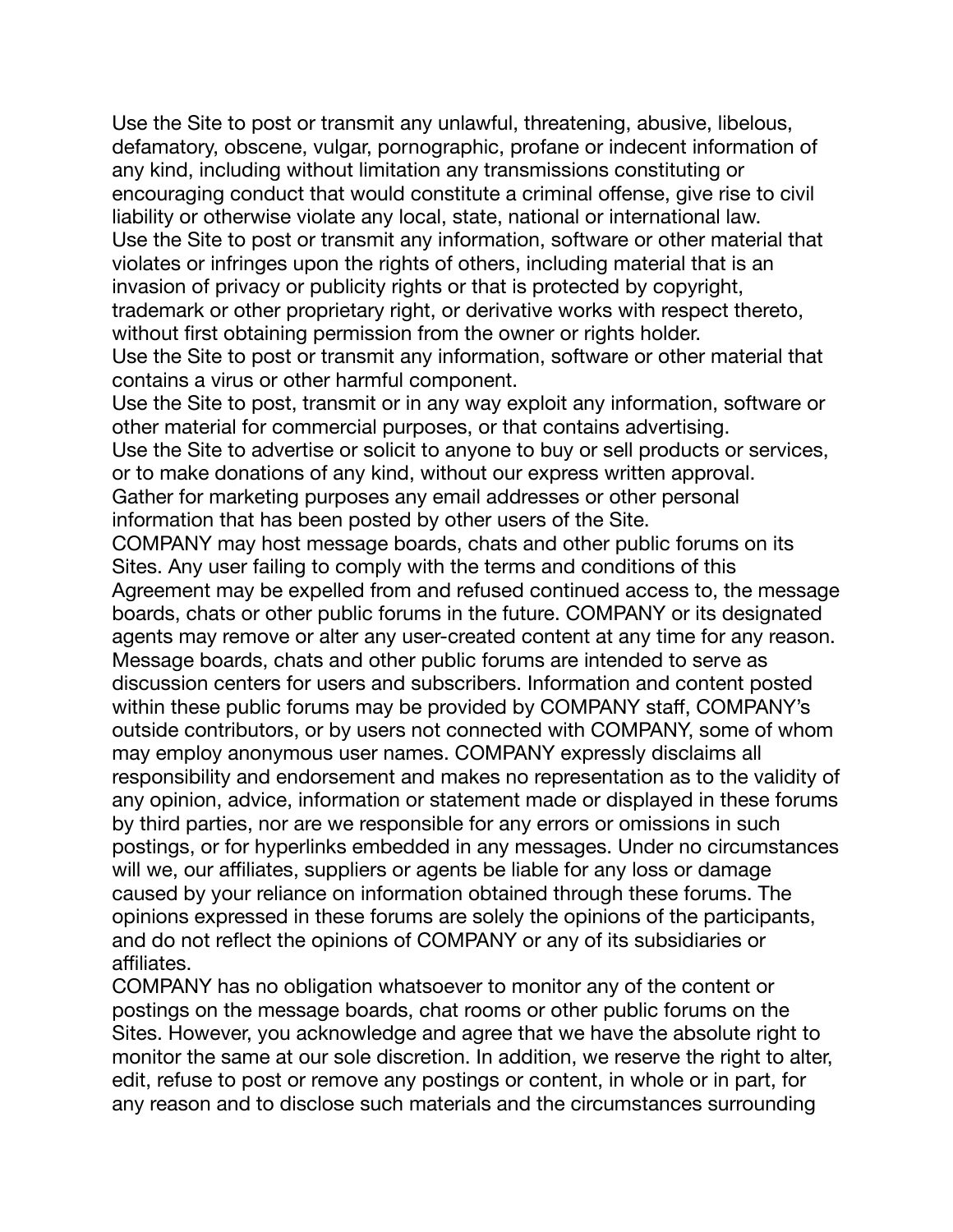their transmission to any third party in order to satisfy any applicable law, regulation, legal process or governmental request and to protect ourselves, our clients, sponsors, users and visitors.

## **REGISTRATION**

To access certain features of the Site, we may ask you to provide certain demographic information including your gender, year of birth, zip code and country. In addition, if you elect to sign-up for a particular feature of the Site, such as chat rooms, web logs, or bulletin boards, you may also be asked to register with us on the form provided and such registration may require you to provide personally identifiable information such as your name and email address. You agree to provide true, accurate, current and complete information about yourself as prompted by the Site's registration form. If we have reasonable grounds to suspect that such information is untrue, inaccurate, or incomplete, we have the right to suspend or terminate your account and refuse any and all current or future use of the Site (or any portion thereof). Our use of any personally identifiable information you provide to us as part of the registration process is governed by the terms of our Privacy Policy. PASSWORDS

To use certain features of the Site, you will need a username and password, which you will receive through the Site's registration process. You are responsible for maintaining the confidentiality of the password and account, and are responsible for all activities (whether by you or by others) that occur under your password or account. You agree to notify us immediately of any unauthorized use of your password or account or any other breach of security, and to ensure that you exit from your account at the end of each session. We cannot and will not be liable for any loss or damage arising from your failure to protect your password or account information.

#### LIMITATION OF LIABILITY

UNDER NO CIRCUMSTANCES, INCLUDING, BUT NOT LIMITED TO, NEGLIGENCE, SHALL WE, OUR SUBSIDIARY AND PARENT COMPANIES OR AFFILIATES BE LIABLE FOR ANY DIRECT, INDIRECT, INCIDENTAL, SPECIAL OR CONSEQUENTIAL DAMAGES THAT RESULT FROM THE USE OF, OR THE INABILITY TO USE, THE SITE, INCLUDING ITS MATERIALS, PRODUCTS, OR SERVICES, OR THIRD-PARTY MATERIALS, PRODUCTS, OR SERVICES MADE AVAILABLE THROUGH THE SITE, EVEN IF WE ARE ADVISED BEFOREHAND OF THE POSSIBILITY OF SUCH DAMAGES. (BECAUSE SOME STATES DO NOT ALLOW THE EXCLUSION OR LIMITATION OF CERTAIN CATEGORIES OF DAMAGES, THE ABOVE LIMITATION MAY NOT APPLY TO YOU. IN SUCH STATES, OUR LIABILITY AND THE LIABILITY OF OUR SUBSIDIARY AND PARENT COMPANIES OR AFFILIATES IS LIMITED TO THE FULLEST EXTENT PERMITTED BY SUCH STATE LAW.) YOU SPECIFICALLY ACKNOWLEDGE AND AGREE THAT WE ARE NOT LIABLE FOR ANY DEFAMATORY, OFFENSIVE OR ILLEGAL CONDUCT OF ANY USER. IF YOU ARE DISSATISFIED WITH THE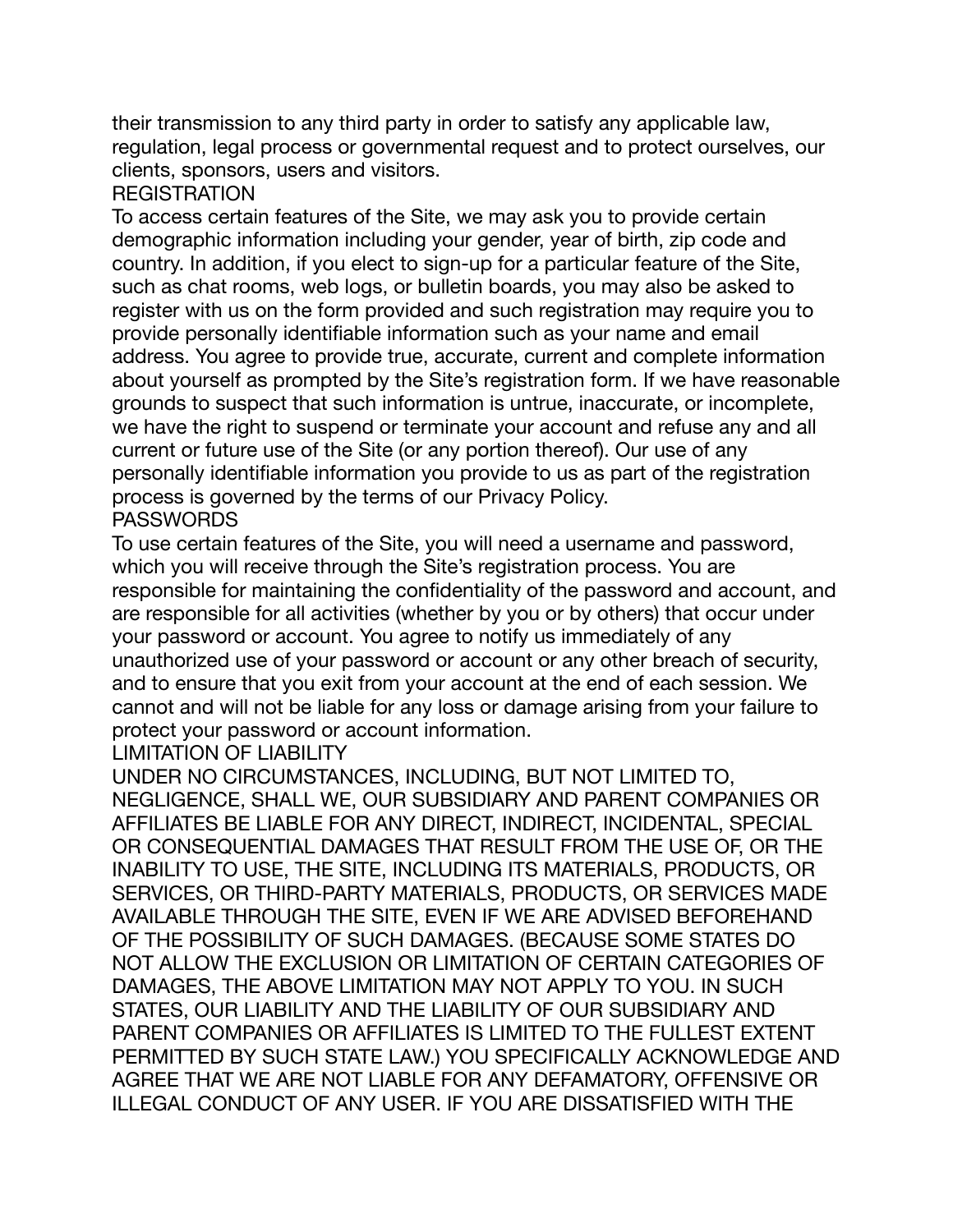SITE, ANY MATERIALS, PRODUCTS, OR SERVICES ON THE SITE, OR WITH ANY OF THE SITE'S TERMS AND CONDITIONS, YOUR SOLE AND EXCLUSIVE REMEDY IS TO DISCONTINUE USING THE SITE AND THE PRODUCTS, SERVICES AND/OR MATERIALS.

THIS SITE IS CONTINUALLY UNDER DEVELOPMENT AND COMPANY MAKES NO WARRANTY OF ANY KIND, IMPLIED OR EXPRESS, AS TO ITS ACCURACY, COMPLETENESS OR APPROPRIATENESS FOR ANY PURPOSE.

PARTICIPANT acknowledges and agrees that no representation has been made by Carol Frazier, ArtEstate, LTD. OR ITS AFFILIATES and relied upon as to the future income, expenses, sales volume or potential profitability that may be derived from the participation in any PROGRAM.

# **TERMINATION**

We may cancel or terminate your right to use the Site or any part of the Site at any time without notice. In the event of cancellation or termination, you are no longer authorized to access the part of the Site affected by such cancellation or termination. The restrictions imposed on you with respect to material downloaded from the Site, and the disclaimers and limitations of liabilities set forth in these Terms of Service, shall survive.

## REFUND POLICY

Your purchase of a product or service or ticket to an event may or may not provide for any refund. Each specific product, service, event or course will specify its own refund policy.

# **OTHER**

The Digital Millennium Copyright Act of 1998 (the "DMCA") provides recourse for copyright owners who believe that material appearing on the Internet infringes their rights under the U.S. copyright law. If you believe in good faith that materials hosted by COMPANY infringe your copyright, you, or your agent may send to COMPANY a notice requesting that the material be removed or access to it be blocked. Any notification by a copyright owner or a person authorized to act on its behalf that fails to comply with requirements of the DMCA shall not be considered sufficient notice and shall not be deemed to confer upon COMPANY actual knowledge of facts or circumstances from which infringing material or acts are evident. If you believe in good faith that a notice of copyright infringement has been wrongly filed against you, the DMCA permits you to send to COMPANY a counter-notice. All notices and counter notices must meet the then current statutory requirements imposed by the DMCA; see https:// www.loc.gov/copyright for details. COMPANY's Copyright Agent for notice of claims of copyright infringement or counter notices can be reached as follows: carolfrazier@carolfrazier.com

This Agreement shall be binding upon and inure to the benefit of COMPANY and our respective assigns, successors, heirs, and legal representatives. Neither this Agreement nor any rights hereunder may be assigned without the prior written consent of COMPANY. Notwithstanding the foregoing, all rights and obligations